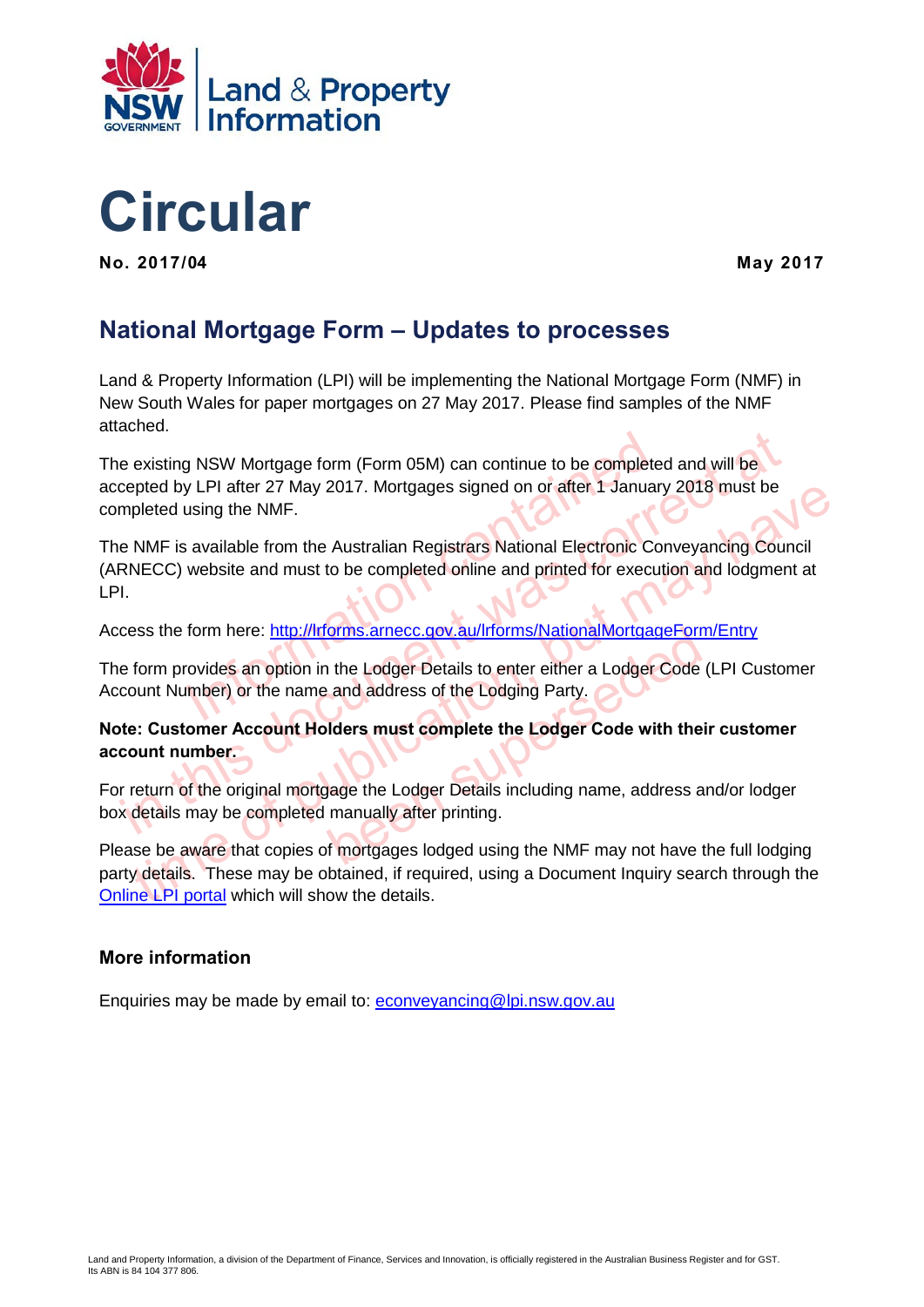#### **Lodger Details**

Lodger Code Name **Address** Lodger Box Phone Email Reference

For Office Use Only

# **THE BACK OF THIS FORM MUST NOT BE USED**

## **MORTGAGE**

#### **Jurisdiction** NEW SOUTH WALES

#### **Privacy Collection Statement**

The information in this form is collected under statutory authority and used for the purpose of maintaining publicly searchable registers and indexes.

## **Estate and/or interest being mortgaged**

FEE SIMPLE

# Information with put m **Land Title Reference Part Land Affected? Land Description**

#### **Mortgagor**

Given Name(s)

Family Name

#### **Mortgagee**

Name

multiple in the reference Part Land Affected? Land Description<br>
The Reference Part Land Affected? Land Description<br>
Thame(s)<br>
Thame<br>
(Name<br>
ee<br>
gagor mortgages the estate and/or interest in land specified in this mortgage time of publication, but may have and/or interest in land specified in this mortgage to<br>bed in the terms and conditions set out or referred<br>begage<br>NIL Part Land Affected? Land Description<br>Part Land Affected? Land Description<br>Sample of the Contract of the Contract of the Section<br>Sample of the terms and conditions set out or referency<br>on this Mortgage<br>Conditions The mortgagor mortgages the estate and/or interest in land specified in this mortgage to the mortgagee as security for the debt or liability described in the terms and conditions set out or referred to in this mortgage, and covenants with the mortgagee to comply with those terms and conditions.

#### **Terms and Conditions of this Mortgage**

(a) Document Reference

(b) Additional terms and conditions NIL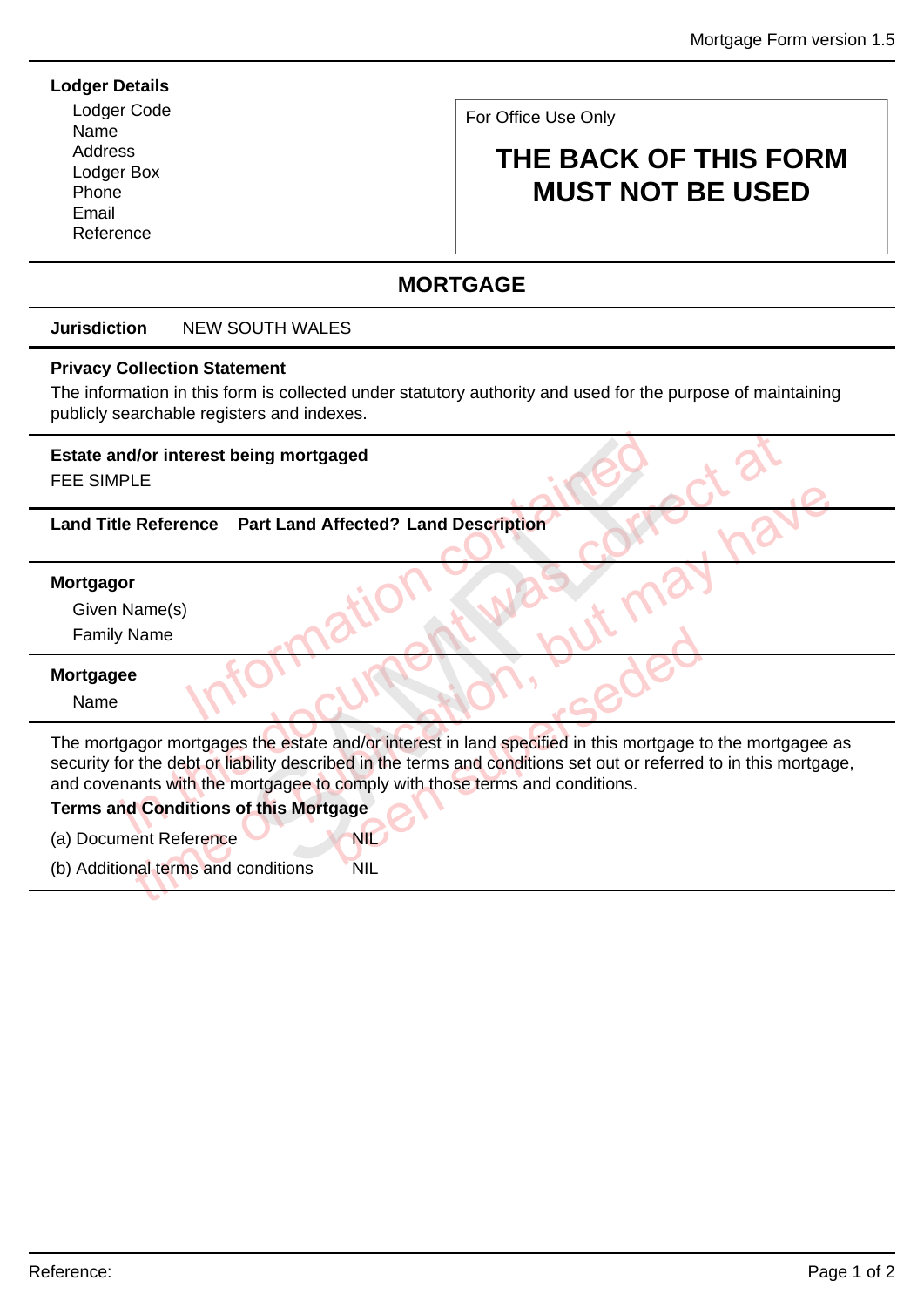#### **Mortgagee Execution**

- 1. The Certifier has retained the evidence supporting this Registry Instrument or Document.
- 2. The Certifier has taken reasonable steps to ensure that this Registry Instrument or Document is correct and compliant with relevant legislation and any Prescribed Requirement.
- 3. The Certifier, or the Certifier is reasonably satisfied that the mortgagee it represents,: (a) has taken reasonable steps to verify the identity of the mortgagor; and (b) holds a mortgage granted by the mortgagor on the same terms as this Registry Instrument or Document.

| I certify that I am an eligible witness and that the<br>mortgagor (or their attorney) who I have known for<br>more than 12 months, or I have sighted identifying | Executed on behalf of<br>under delegation or authority<br><b>Signer Name</b> |                           |
|------------------------------------------------------------------------------------------------------------------------------------------------------------------|------------------------------------------------------------------------------|---------------------------|
| documentation signed this mortgage in my presence.                                                                                                               | Signer Role                                                                  | <b>AUTHORISED OFFICER</b> |
| <b>Full Name of Witness</b>                                                                                                                                      | Signature                                                                    |                           |
| Witness Signature                                                                                                                                                | <b>Execution Date</b>                                                        |                           |
|                                                                                                                                                                  |                                                                              |                           |
| <b>Witness Address</b>                                                                                                                                           |                                                                              |                           |
|                                                                                                                                                                  |                                                                              |                           |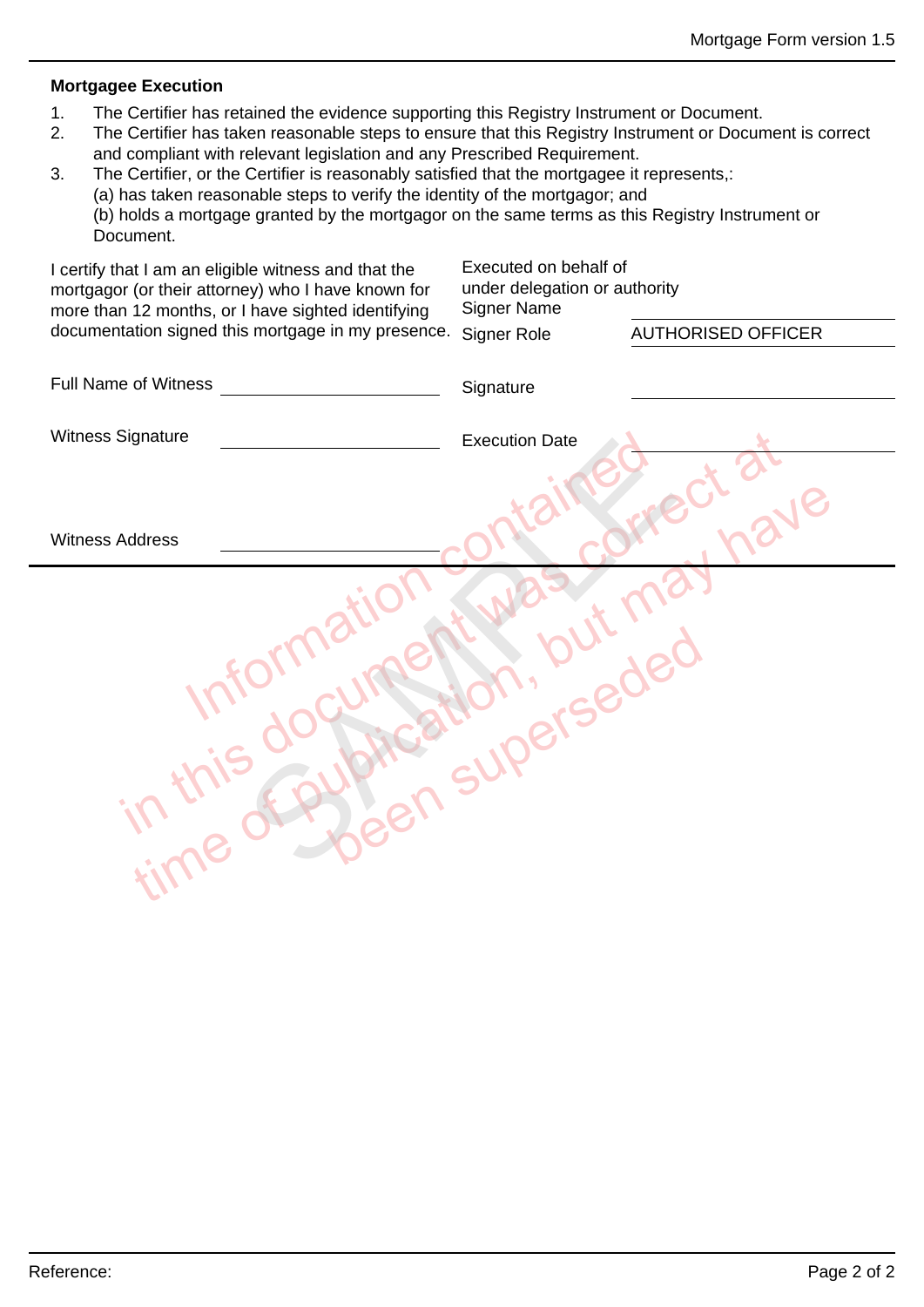#### **Lodger Details**

Lodger Code Name Address Lodger Box Phone Email Reference

For Office Use Only

# **THE BACK OF THIS FORM MUST NOT BE USED**

### **MORTGAGE**

#### **Jurisdiction** NEW SOUTH WALES

#### **Privacy Collection Statement**

The information in this form is collected under statutory authority and used for the purpose of maintaining publicly searchable registers and indexes.

## **Estate and/or interest being mortgaged**

FEE SIMPLE

# Information with put m **Land Title Reference Part Land Affected? Land Description**

#### **Mortgagor**

Given Name(s) Family Name

#### **Mortgagee**

Given Name(s) Family Name

Marine (s)<br>
In the Reference Part Land Affected? Land Description<br>
In Name(s)<br>
In Name<br>
(Name(s)<br>
In Name<br>
(Name(s)<br>
(Name<br>
(Name)<br>
(Name<br>
(Name)<br>
(Name)<br>
(Name)<br>
(Name)<br>
(Name)<br>
(Name)<br>
(Name)<br>
(Name)<br>
(Name)<br>
(Name)<br>
(Na Reference Part Land Affected? Land Description<br>
Name<br>
Name<br>
Name<br>
Part (1)<br>
Name<br>
Part (1)<br>
Name<br>
Part (1)<br>
Name<br>
Name<br>
Part (1)<br>
Name<br>
Part (1)<br>
Name<br>
Part (1)<br>
Part (1)<br>
Part (1)<br>
Part (1)<br>
Part (1)<br>
Part (1)<br>
Part (1)<br> Been superior of the terms and conditions. Part Land Affected? Land Description<br>Part Land Affected? Land Description<br>CONTROLLING TO THE CONTROLLING TO THE CONTROLLING TO THE CONTROLLING TO THE CONTROLLING TO THE SCRIPTION OF THE CONTROLLING OF THE CONTROLLING OF TH The mortgagor mortgages the estate and/or interest in land specified in this mortgage to the mortgagee as security for the debt or liability described in the terms and conditions set out or referred to in this mortgage, and covenants with the mortgagee to comply with those terms and conditions.

#### **Terms and Conditions of this Mortgage**

(a) Document Reference NIL

(b) Additional terms and conditions NIL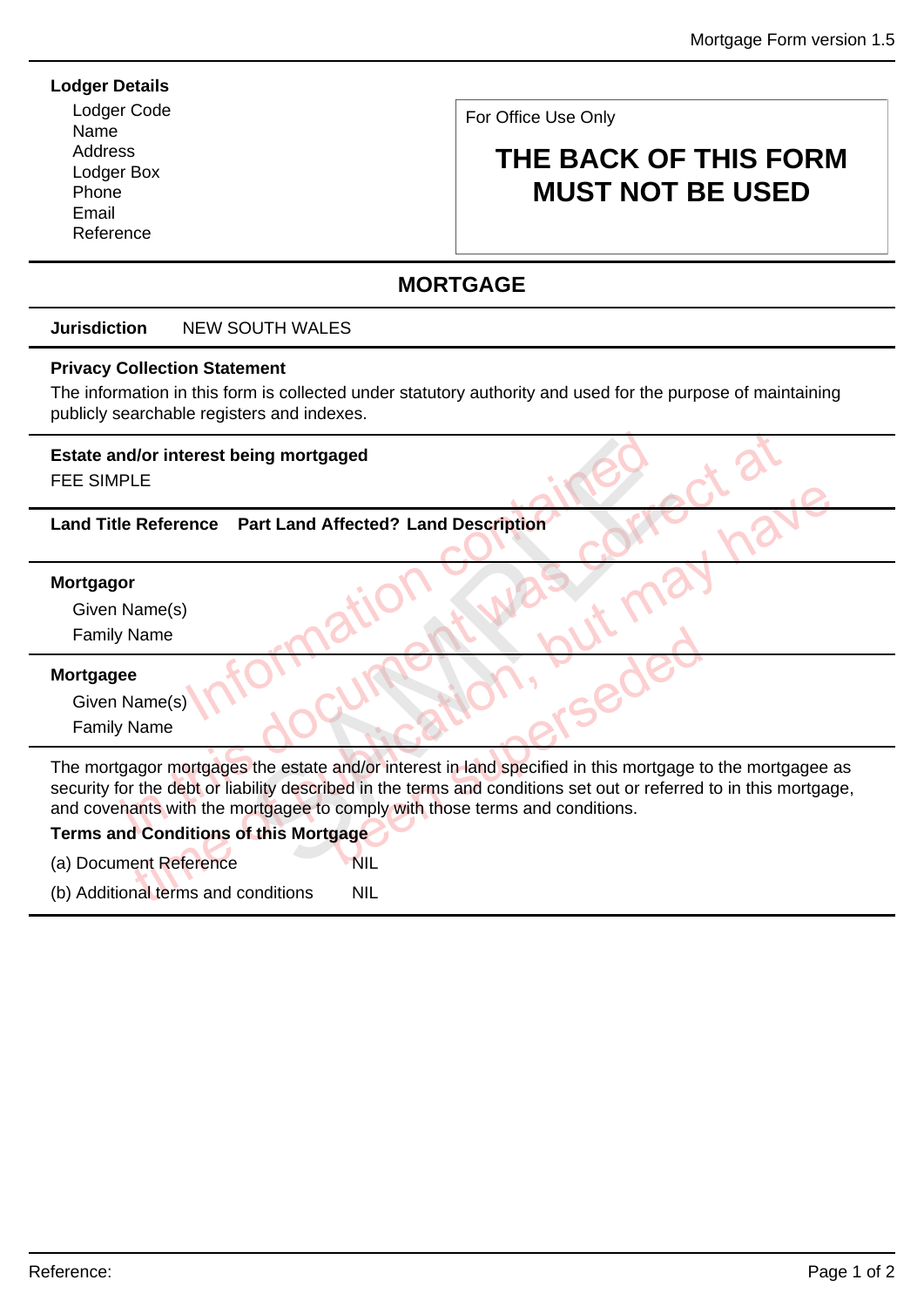### **Mortgagor Execution**

Certified correct for the purposes of the Real Property Act 1900 by the mortgagor or their representatives.

| I certify that I am an eligible witness and that the<br>mortgagor (or their attorney) who I have either known Signer Name<br>for more than 12 months, or I have sighted identifying<br>documentation signed this mortgage in my presence.<br><b>Full Name of Witness</b><br><b>Witness Signature</b>                                                                                                                                                                                                                                                                                | Executed on behalf of<br>Signature<br><b>Execution Date</b>                                                                                                                |
|-------------------------------------------------------------------------------------------------------------------------------------------------------------------------------------------------------------------------------------------------------------------------------------------------------------------------------------------------------------------------------------------------------------------------------------------------------------------------------------------------------------------------------------------------------------------------------------|----------------------------------------------------------------------------------------------------------------------------------------------------------------------------|
| <b>Witness Address</b>                                                                                                                                                                                                                                                                                                                                                                                                                                                                                                                                                              |                                                                                                                                                                            |
| <b>Mortgagee Execution</b>                                                                                                                                                                                                                                                                                                                                                                                                                                                                                                                                                          |                                                                                                                                                                            |
| The Certifier, or the Certifier is reasonably satisfied that the mortgagee it represents, has taken<br>1.<br>reasonable steps to verify the identity of the mortgagor.<br>The Certifier has retained the evidence supporting this Registry Instrument or Document.<br>2.<br>3.<br>and compliant with relevant legislation and any Prescribed Requirement.<br>I certify that I am an eligible witness and that the<br>mortgagor (or their attorney) who I have known for<br>more than 12 months, or I have sighted identifying<br>documentation signed this mortgage in my presence. | The Certifier has taken reasonable steps to ensure that this Registry Instrument or Document is correct<br><b>Executed on behalf of</b><br><b>Signer Name</b><br>Signature |
| <b>Full Name of Witness</b>                                                                                                                                                                                                                                                                                                                                                                                                                                                                                                                                                         | <b>Execution Date</b>                                                                                                                                                      |
| <b>Witness Signature</b><br><b>Witness Address</b>                                                                                                                                                                                                                                                                                                                                                                                                                                                                                                                                  |                                                                                                                                                                            |